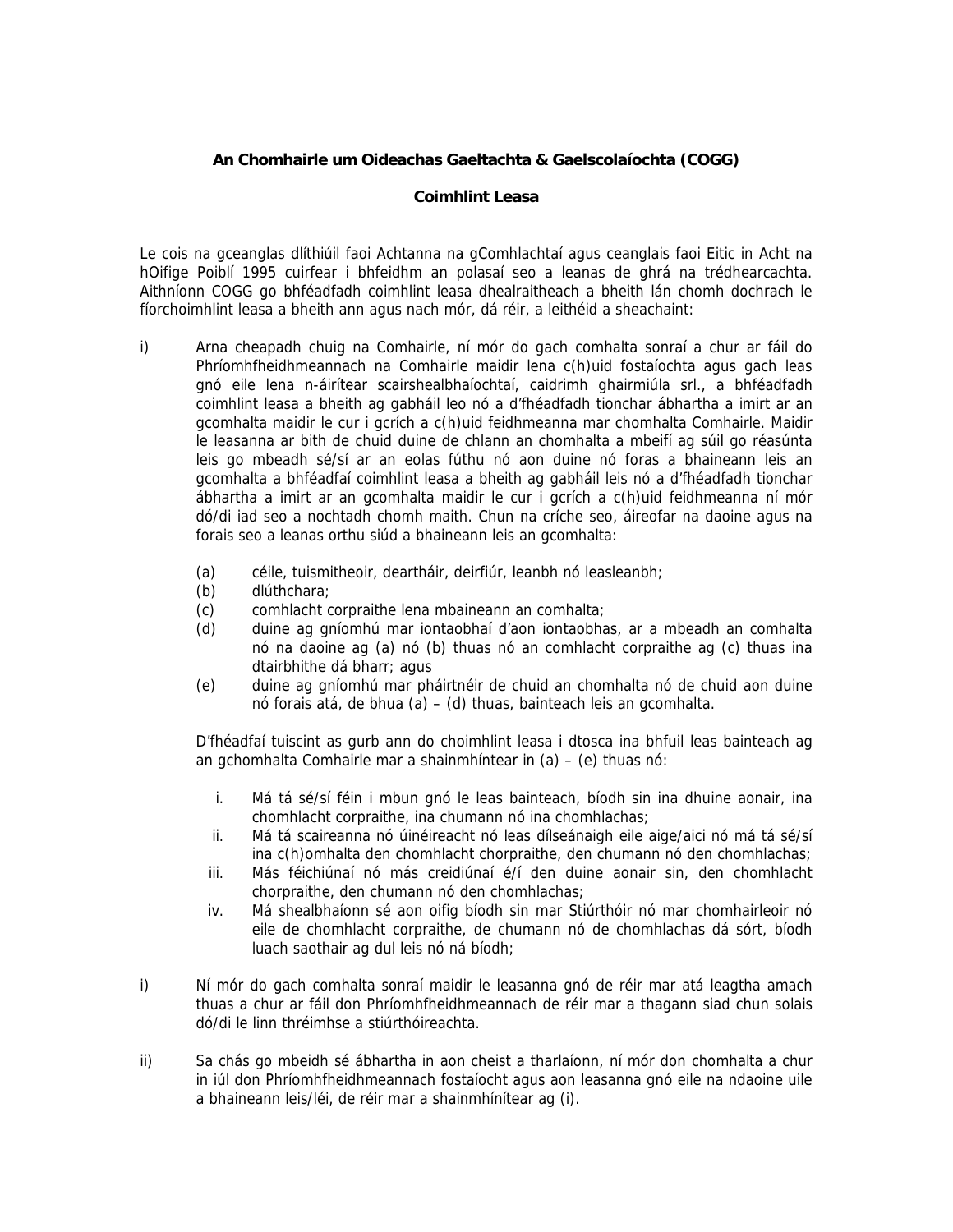- iii) Is faoi lánrogha na Comhairle é nochtadh mionscairshealbhaíochtaí comhaltaí. Mar threoir ghinearálta, déantar scairshealbhaíochtaí dar luach os cionn €15,000 nó os cionn 5 faoin chéad de chaipiteal eisithe comhlachta a nochtadh.
- iv) Sa chás go bhfuil comhalta éiginnte faoi cé acu a éilíonn nó nach n-éilíonn an Polasaí seo nochtadh leasa dá c(h)uid féin nó de dhuine bainteach, ní mór dó/di dul i gcomhairle leis an gCathaoirleach.
- v) Coimeádfar sonraí na leasanna thuas ag Príomhfheidhmeannach na Comhairle i gclár rúnda ar leith agus déanfar é a nuashonrú gach bliain. Cuirfear in iúl don Phríomhfheidhmeannach a luaithe agus is féidir aon athruithe a tharlóidh san idirlinn. Is ag Cathaoirleach agus Príomhfheidhmeannach COGG amháin a mbeidh teacht acu ar an gclár.
- vi) Sa chás go dtarlaíonn ceist a bhaineann le leasanna an Chathaoirligh, ní mór dó/di an Leas-Chathaoirleach nó comhalta Comhairle eile a údarú chun plé leis an ábhar. Is é an duine a cheapfar amhlaidh a bheidh mar chathaoirleach ar chruinnithe Comhairle agus plé nó cinneadh á dhéanamh ar an ábhar ina bhfuil leas ag an Chathaoirleach nó ag duine nó foras a bhaineann leis an gCathaoirleach. Ní mór don chathaoirleach bheith as láthair le linn plé agus próisis chinnteoireachta dá sórt.
- vii) Ní chuirfear ar fáil don chomhalta bhainteach cáipéisí Comhairle nó comhlachta a bhaineann le haon phlé maidir leis na leasanna thuas sula ndéanfar cinneadh. (Ar na cáipéisí sin áireofar na cáipéisí siúd atá bainteach le cásanna a bhaineann le hiomaitheoirí do na leasanna thuas). Ar chinní a bheith déanta, cuirfear in iúl don chomhalta iad.
- viii) De thairbhe go n-aithnítear go bhféadann leasanna comhalta Comhairle agus daoine a bhaineann leis/léi athrú in aicearracht, ní mór do chomhalta Comhairle, má fhaigheann sé/sí cáipéisí a bhaineann lena leasanna nó le leasanna daoine a bhaineann leis/léi, na cáipéisí a chur ar ais chuig an bPríomhfheidhmeannach a luaithe agus is féidir.
- ix) Ní mór do chomhalta Comhairle fanacht as láthair le linn don Chomhairle plé nó cinneadh a dhéanamh ar ábhair a tharlaíonn ina bhfuil leas ag an gcomhalta sin (seachas ina c(h)áil mar chomhalta Comhairle) nó ag duine nó foras a bhaineann leis an gcomhalta. I gcásanna den chineál seo, coimeádfar taifead ar leithligh den idirphlé (nach mbeidh aon teacht ag an gcomhalta Comhairle air).
- x) Má bhíonn aon cheist maidir le cé acu a bhaineann nó nach mbaineann cás le leasanna comhalta Comhairle nó duine nó forais a bhaineann leis an gcomhalta Comhairle sin, is é an Cathaoirleach a dhéanfaidh cinneadh ar an cheist.
- xi) Ní mór d'iarchomhaltaí Comhairle faisnéis a fuair siad le linn a dtréimhse sa cháil sin a choimeád faoi rún.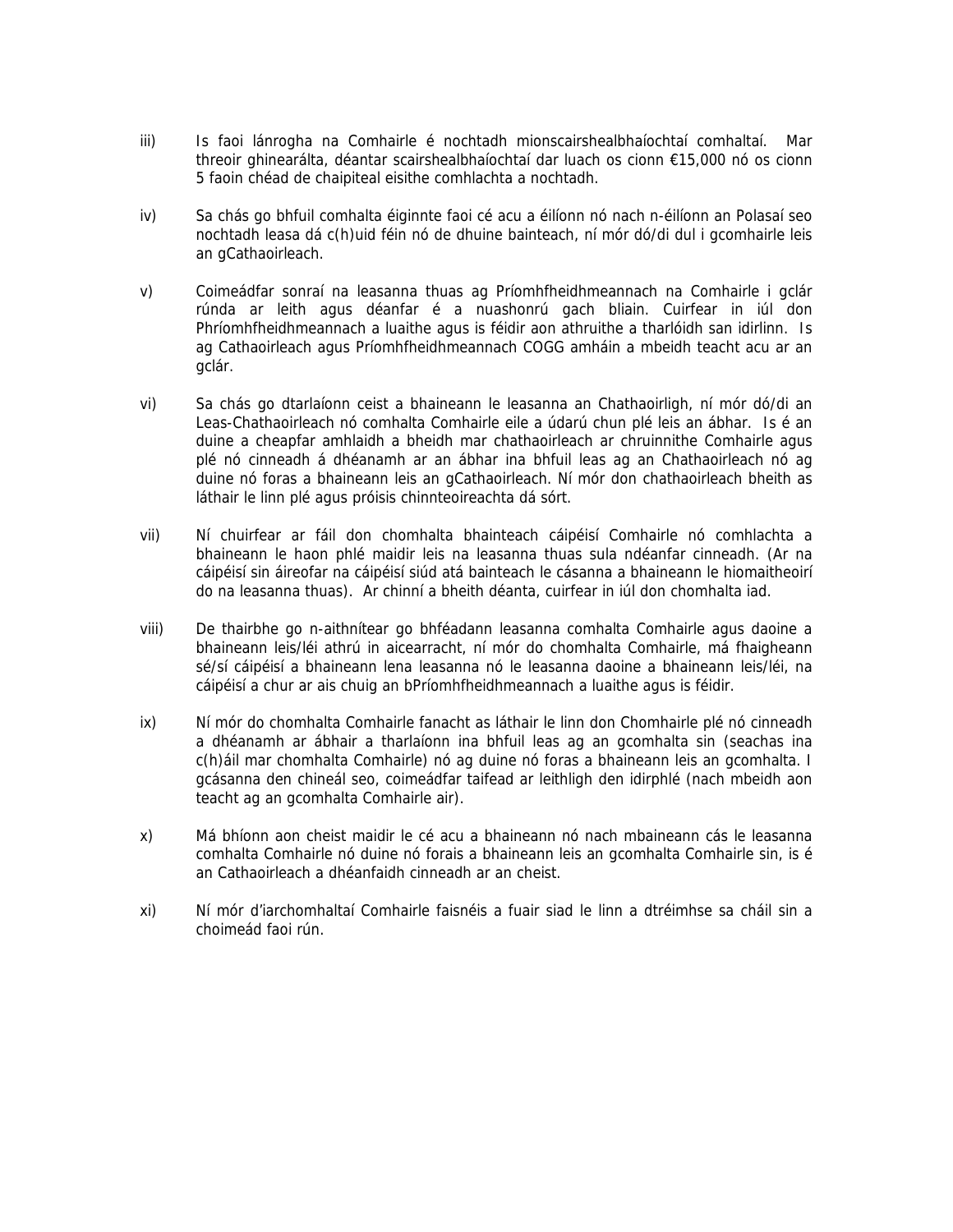# **Láimhseáil Comhlintí Leasa**

## Teist

Féadann coimhlintí leasa tarlú mar gheall ar a bheith bainteach sa chinnteoireacht a bhaineann le hullmhú nó cur i bhfeidhm straitéis nó pholasaí COGG nó le húdarú tairiscintí/maoiniú COGG.

Seo leanas an eochairtheist a chuirtear i bhfeidhm i ngach cás:

An bhfuil leas comhalta Comhairle réamhchlaonta? – sin le rá an measfadh duine réasúnta, agus na fíricí á scrúdú go hoibiachtúil aige/aici, go mbeadh sé deacair ag an gcomhalta Comhairle cinneadh a dhéanamh go hoibiachtúil ar mhaithe le leas an phobail gan ligint dá leasanna tionchar a imirt air/uirthi.

I dtosca ina meastar gurb ann do choimhlint leasa, ní mór don chomhalta Comhairle:

- i. A chinntiú gur fograíodh agus gur cláraíodh go cuí a c(h)oimhlint leasa
- ii. Aon cháipéisí a cuireadh ar fáil ag COGG a bhaineann leis an ábhar i gceist a chur ar ais chuig Phríomhfheidhmeannach na Comhairle a luaithe agus is féidir
- iii. Fanacht as láthair é/í féin le linn phlé na Comhairle ar an réimse siúd ina bhfuil leas ag an gcomhalta Comhairle.

### Iarratais rialta ar mhaoiniú

Ní ceadmhach do chomhalta atá bainteach le foras a dhéanann iarratais rialta ar mhaoiniú a bheith rannpháirteach go díreach nó go hindíreach in aon chéim den phróiseas iarratais ar dheontas/maoiniú. Ní ceadmhach dá leithéidí de chomhaltaí Comhairle, go háirithe, a bheith mar chomhaltaí ar Choiste na nDeontas/Tairiscintí.

# Iarratais Ócáideacha nó Aonuaire ar mhaoiniú

Ní ceadmhach do chomhalta Comhairle atá bainteach le foras a dhéanann iarratais ócáideacha ar mhaoiniú a bheith rannpháirteach go díreach nó go hindíreach in aon chéim den phróiseas iarratais ar dheontas i leith an iarratais áirithe sin – sin le rá beart cuí á dhéanamh i gcás coimhlinte.

#### Cód iompair maidir le hiarratais

- i. Má tá comhalta Comhairle bainteach le heagras atá ag cur isteach iarratais ar thairiscint/maoiniú, ní mór don chomhalta Comhairle gan a bheith bainteach le hullmhú na tairisceana ar mhaoiniú srl nuair is féidir sin. I ngach cás, ní mór don chomhalta Comhairle gan an t-iarratas a phlé le foireann COGG nó gan a bheith páirteach i gcur i láthair/i dtoscaireachtaí mar go bhféadfadh sé go measfaí go raibh siad ag baint leasa as a gcáil mar chomhaltaí Comhairle chun tionchar a imirt ar an toradh.
- ii. Ní bhfaighidh aon chomhalta Comhairle a bhfuil coimhlint leasa fhéideartha aige/aici aon cháipéisí Comhairle nó Coiste a bhaineann lena n-iarratas.
- iii. Ní ceadmhach d'aon chomhalta Comhairle a bhfuil coimhlint leasa fhéideartha aige/aici a bheith rannpháirteach san idirphlé nó sa phróiseas cinnteoireachta ag leibhéal Choiste na dTairiscintí (An Fochoiste Polasaí & Pleanála) nó ag leibhéal Comhairle agus ní ceadmhach dóibh a bheith i láthair le linn aon phlé ar an iarratas.